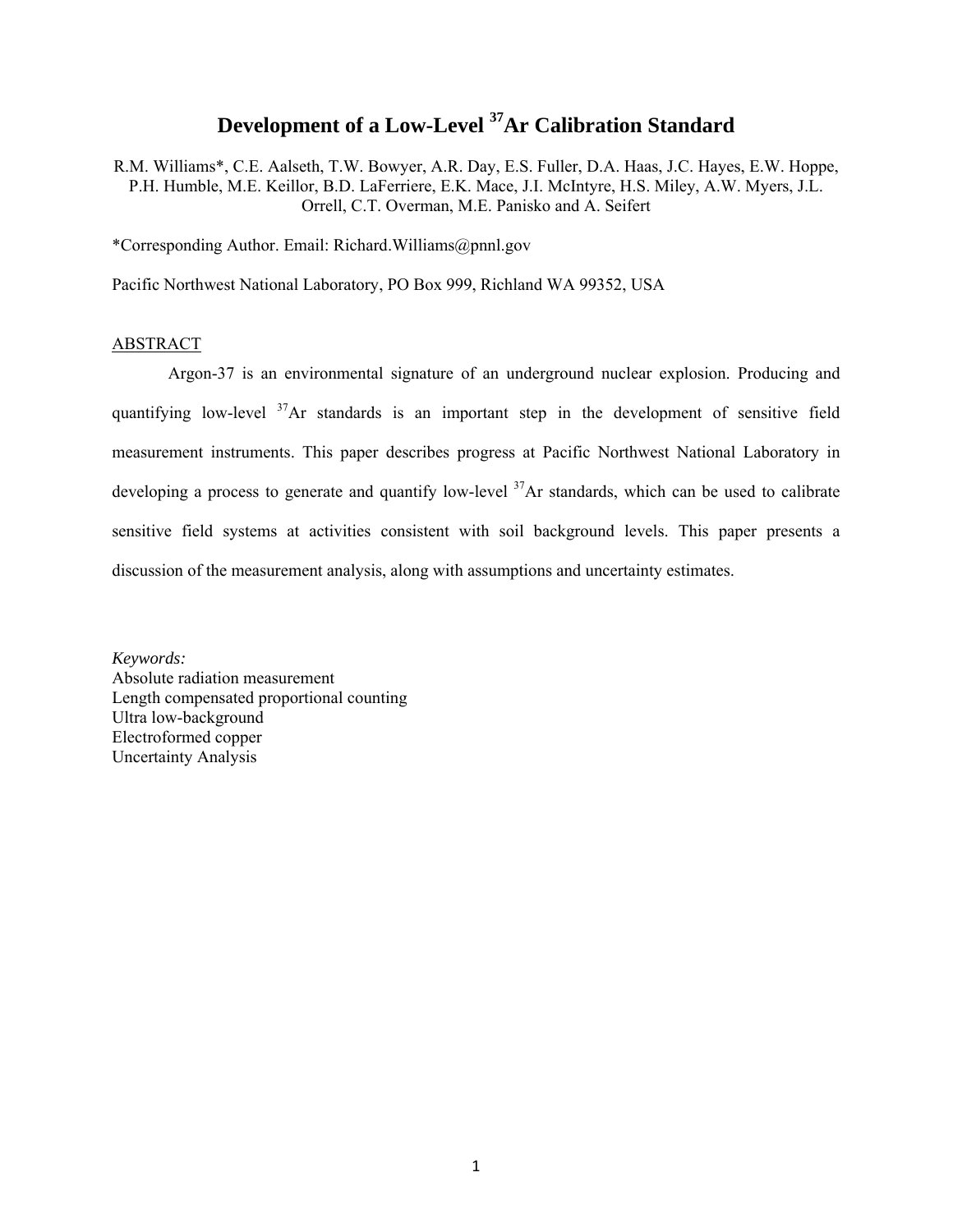### **1. Introduction**

An underground nuclear explosion is expected to produce significant quantities of  $37$ Ar via neutron interaction with calcium in the surrounding soil (Aalseth et al., 2011; Riedmann and Purtschert, 2011). As a noble gas,  $37$ Ar will diffuse through the soil without chemically binding and, given its 35-day half-life, will be present at detectable levels for months following the event. These qualities make <sup>37</sup>Ar an attractive signature to be investigated during an on-site inspection (OSI) under the Comprehensive Nuclear-Test-Ban Treaty (CTBT). During such an OSI operation soil gas would be sampled and argon extracted for  $37$ Ar analysis; the MARDS system is an example of field-deployable instrument for  $37$ Ar analysis (Xiang et al., 2008). Ideally, such a system would be capable of measuring  $37\text{Ar}$  in soil gas samples at or near the natural background, which is estimated to be in the range of 1-200 mBq.m<sup>-3</sup> of whole air (Riedmann and Purtschert, 2011). Pacific Northwest National Laboratory (PNNL) has developed a low-level <sup>37</sup>Ar measurement capability based on an ultra-low background proportional counter (ULBPC) targeting natural background detection limits (Aalseth et al., 2013).

In order to fully optimize ULBPC detection of low <sup>37</sup>Ar activities, a number of studies have taken place with the aim of characterizing the low-energy detection performance and operation of the ULBPC measurement system developed at PNNL (Seifert et al., 2013a; Seifert et al., 2013b). A significant effort has also been placed on developing a process for routinely producing low-level <sup>37</sup>Ar samples and a method to accurately quantify the specific activity of those prepared samples so that they may be used to accurately calibrate the ULBPC detector efficiency.

PNNL has developed a low-level absolute gas counting capability based on the proven method known as length-compensated internal source proportional counting (Mace et al., 2013; Williams et al., 2013). The method has been adopted by many national metrology laboratories for determining the specific activity of a number of gaseous radionuclide standards (Unterweger, 2007). The capability developed at PNNL extends this useful absolute gas counting technique to quantify materials at much lower activities, such as <sup>37</sup>Ar, for use as low-level standards.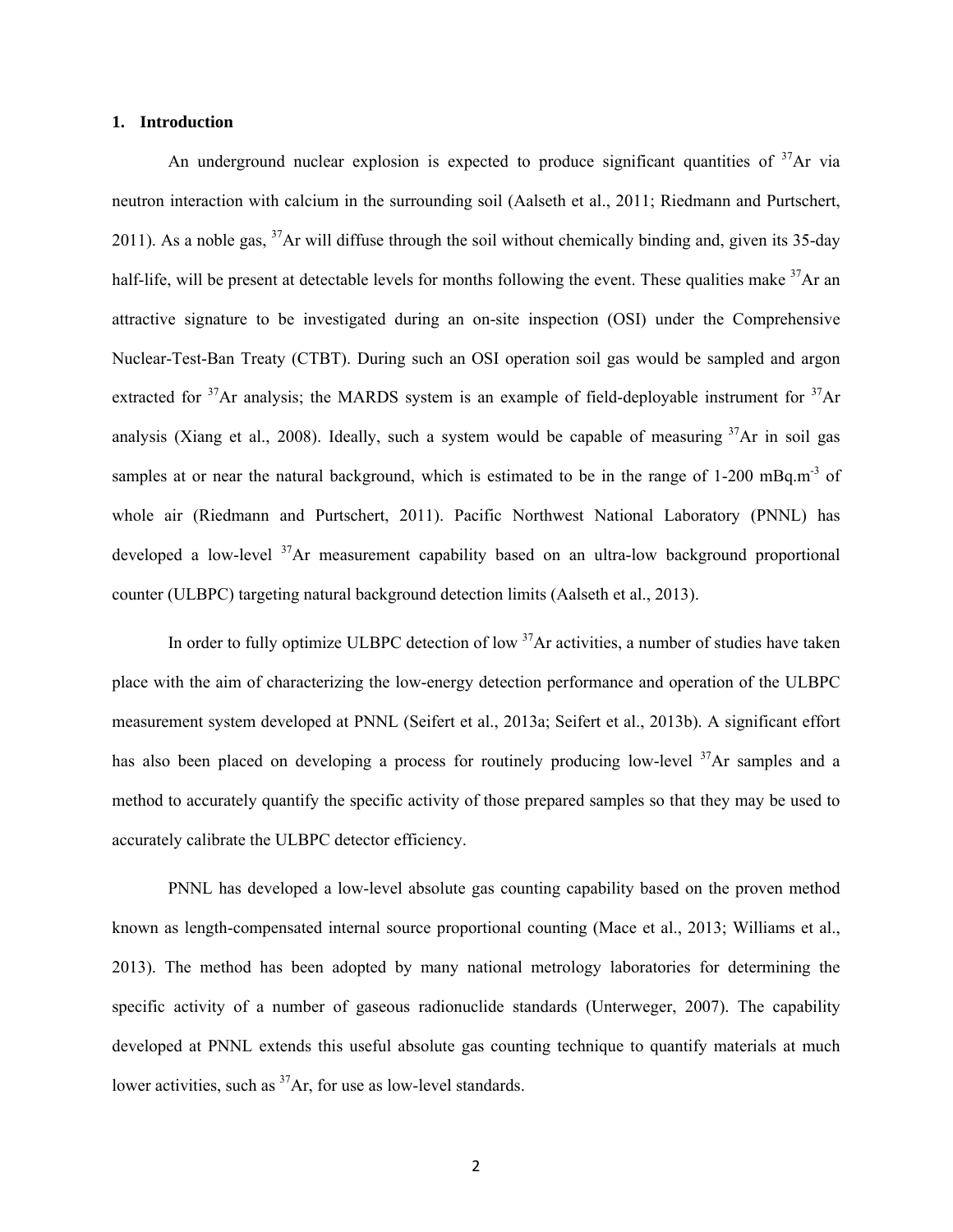A brief description of the  $37$ Ar production method is given below along with a discussion of two distinct sets of measurements performed on different aliquots of the same starting  $37$ Ar material separated in time by several weeks. An estimate of the uncertainty in the estimated specific activity is provided based on the ISO Guide to the Expression of Uncertainty in Measurements (GUM) (ISO, 1995).

# **2. Argon-37 Production**

For background purposes, a brief description of the preparation of  $37$ Ar is given here. Leveraging the same <sup>40</sup>Ca(n, $\alpha$ )<sup>37</sup>Ar reaction which produces <sup>37</sup>Ar in the soil following a nuclear explosion, a small sample of calcium carbonate was irradiated with 14 MeV neutrons from a commercial D-T generator. For a typical production run, a small borosilicate glass vial containing 1 gram of calcium carbonate is irradiated for up to 4 hours; then short-lived activation products are allowed to decay during a 48 hour post-irradiation period before the sample is processed further. The 14-MeV neutron flux near the vial is estimated to be on the order of  $1 \times 10^9$  n.cm<sup>-2</sup>.s<sup>-1</sup>.

Prior to irradiation, the calcium carbonate is sealed in the 20-mL glass vial using a standard cap fitted with a polymer septum gasket. Helium gas is repeatedly flushed through the headspace of the vial to remove most of the residual ambient air as well as to act as a carrier gas to facilitate transfer of the trace amounts of  $37$ Ar produced during the irradiation. Following the irradiation (and cool down) a glass syringe fitted with an integrated valve is used to extract several cubic centimeters of the  $37$ Ar-spiked helium gas from the headspace. The syringe is then attached to a gas manifold and the helium sample is expanded into a section where approximately 20 mL of ultra-high-purity stable argon is added. The argon/helium sample is then exposed to a heated getter that removes trace residual air constituents. The purified sample is then exposed to a u-shaped trap containing a few milligrams of activated charcoal submerged in liquid nitrogen, in which argon is preferentially adsorbed over helium. After several minutes the trap is isolated from the getter section and warmed. The argon sample (with percent levels of helium) is volumetrically expanded into a 50-mL container, which is backfilled to 5 bar with P10 counting gas and allowed to equilibrate for 24 hours before further processing. At this stage the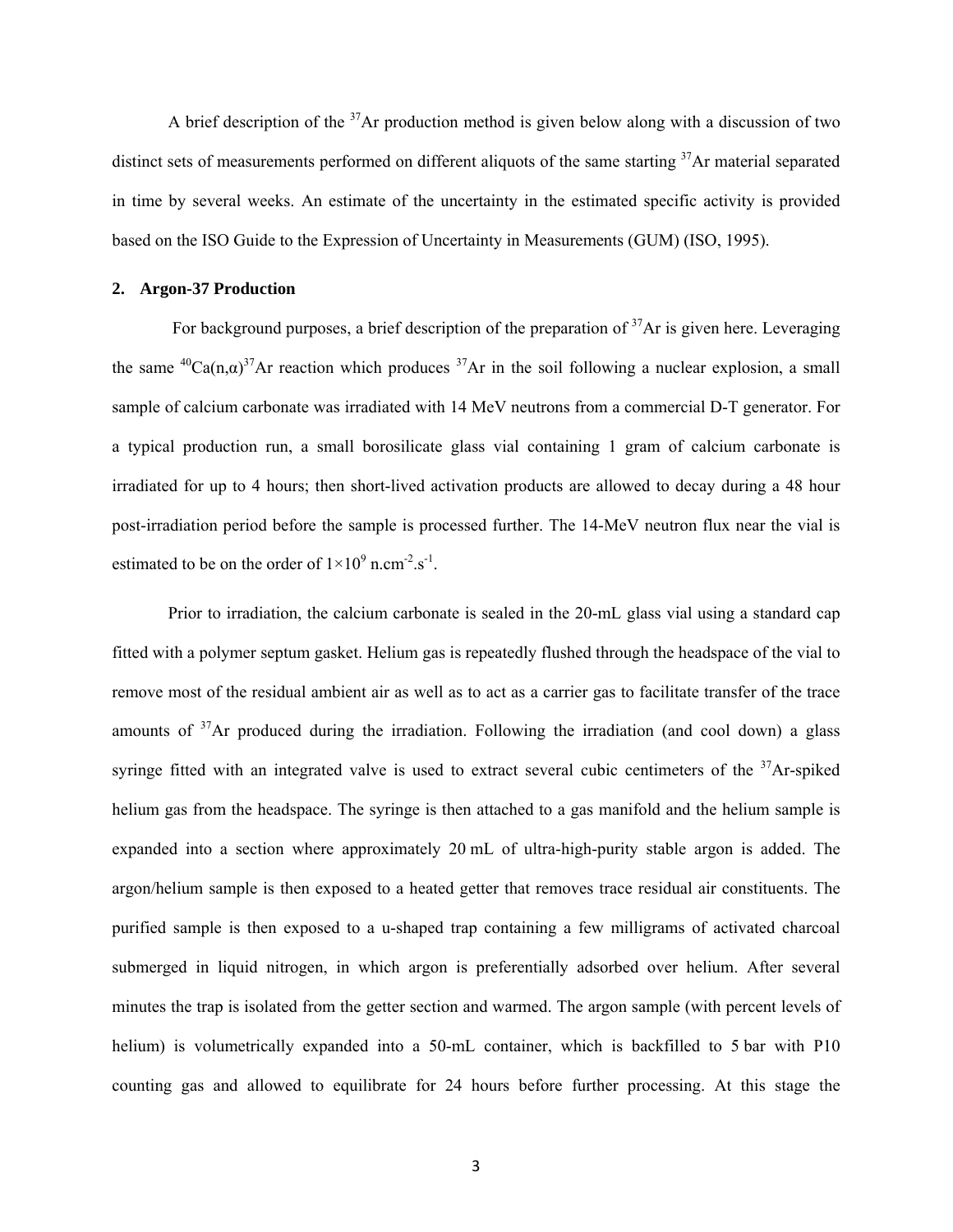composition of the sample gas is nearly the same as P10; slightly more argon is present from the initial dilution with stable argon but this does not affect the measurement. This spiked P10 sample represents the 'starting' material from which aliquots are drawn for either quantification or for detector calibration. Dilution factors prior to this step are not used in calculations of specific activity and the mole fraction of argon present is assumed to be 90% (the processing method has recently been modified so that it is more quantitative up to this point).

The 250 mL of spiked P10 is volumetrically expanded into a manifold fitted with 14 separate sample containers, whose individual physical volumes had previously been measured (each container very close to 6 mL); because of the volume ratios the final pressure in the entire system was slightly below 1 bar. As the valves for each of the 14 containers are closed the pressure and temperature are noted and used to calculate the P10 gas volume (at STP). Two of these containers were selected for specific activity quantification (the first and last container out of 14 containers produced were selected in order to observe any potential difference due to sample preparation; none were observed). One goal of quantifying these two samples was to test the assumption that the sample preparation method was producing samples with the consistent specific activity. As the method for producing  $37$ Ar was still being optimized, the sample was first transferred into the largest of three unequal-length ULBPC detectors (100 mL) in order to conduct an initial assessment of the activity. The detector and the 6-mL sample were attached to a loading manifold. From there the sample was quantitatively transferred into the 100 mL detector followed by P10 count gas, bringing the final pressure of the detector to 7 bar. The detector was then taken to PNNL's shallow underground laboratory (Aalseth et al., 2012) for initial assessment of the sample to ensure the  $37$ Ar production and sample transfer were successful. After several days of counting, the sample was ready for transfer into the other detectors for absolute determination of the specific activity.

## **2.1 Length-Compensated Measurements**

Length-compensated internal-source proportional counting has been used and refined since the early demonstrations by Anderson and Libby (Anderson et al., 1947). The technique combines data from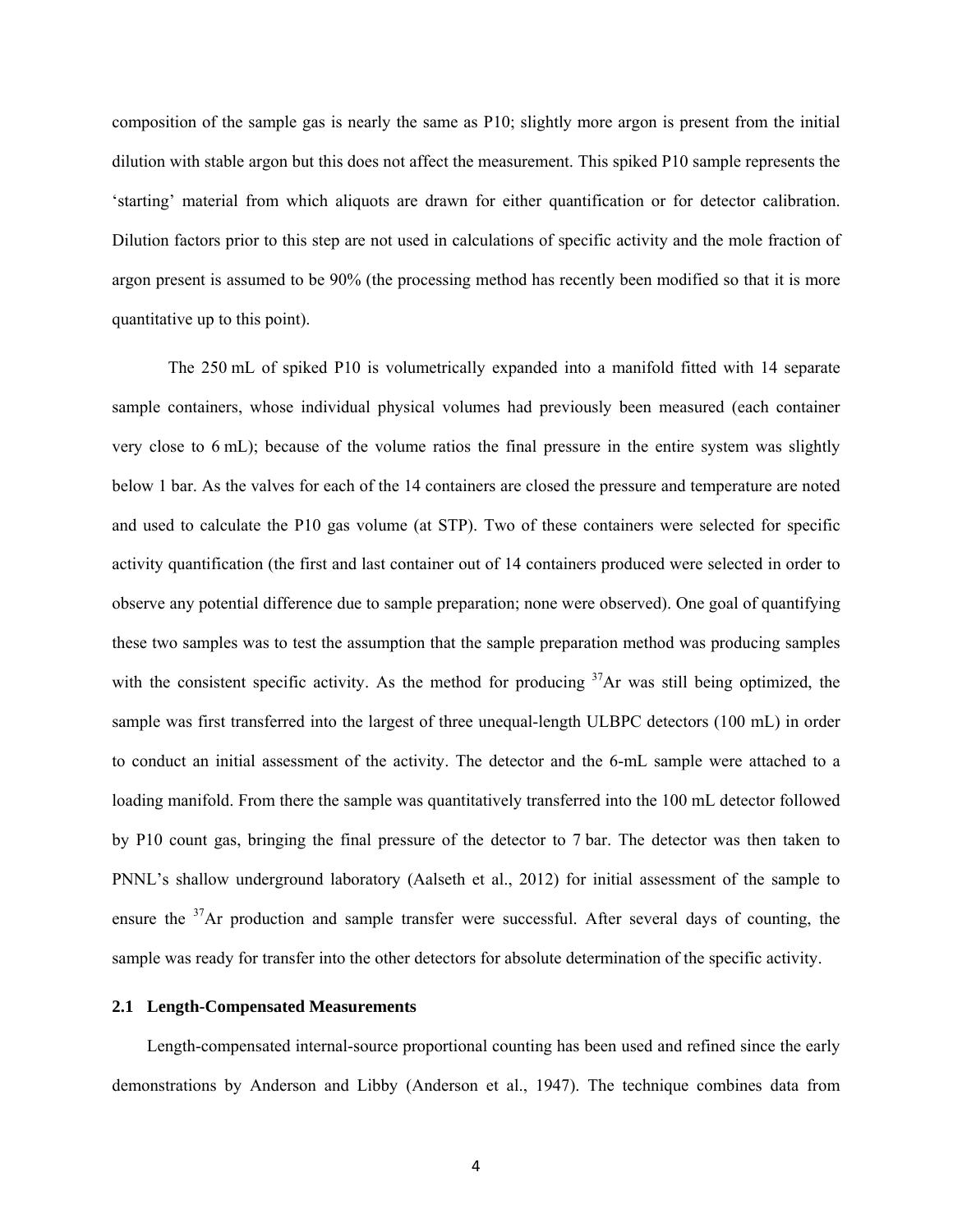multiple counters that are identical in every way except for their length, to remove the so-called end effect. The end effect is a phenomenon that reduces the overall detection efficiency and occurs near the ends of detectors, where the electric fields are non-uniform and difficult to accurately model. Investigating the differential count rate between detectors of unequal length neutralizes the end effect and the overall efficiency then becomes a function of phenomena such as threshold and wall effects; both of which can be more accurately estimated through modelling, experiments or a combination of both. The length-compensated method has been used as a primary measurement method in the determination of gaseous radionuclides by a variety of national metrology institutes (Makepeace et al., 1998; Picolo et al., 1998). A variant of this method has been developed at PNNL for quantification of low-level gaseous radionuclides by employing materials and methods used in the production of ULBPCs (Mace et al., 2013; Williams et al., 2013). The PNNL absolute gas counting system consists of a gas handling and mixing manifold (used to quantitatively blend samples with P10 counting gas and transfer this mixture to the detectors); a set of three unequal-length ULBPCs, which are filled above ground then taken to PNNL's shallow underground laboratory for counting; and a set of four counters fabricated from oxygen free high conductivity (OFHC) copper. The set of four OFHC counters is permanently connected to the gas blending system and also housed in an active/passive shield for counting in an above-ground laboratory. For the work presented here, the ULBPC detectors were filled above ground and taken to the shallow laboratory for measurement.

After the initial assessment has shown that the sample has measurable activity and the  $37\text{Ar}$ signatures are consistent with previous measurements (Aalseth et al., 2013) the detector is returned from the shallow underground counting laboratory and attached a transfer manifold. Also attached to the same manifold are the other two shorter detectors that make up ULBPC absolute counting set. The 7-bar sample in the 100-mL detector is expanded into the other two detectors while the temperature and pressures are monitored (the final pressure is 2.5 bar); no additional P10 is added. The volumes of these three ULBPC detectors have been measured as  $67.56 \ (\pm 0.14)$  mL,  $84.37 \ (\pm 0.22)$  mL and 100.59 ( $\pm$ 0.21) mL, respectively (numbers in parenthesis refer to the expanded uncertainty (k=2) of the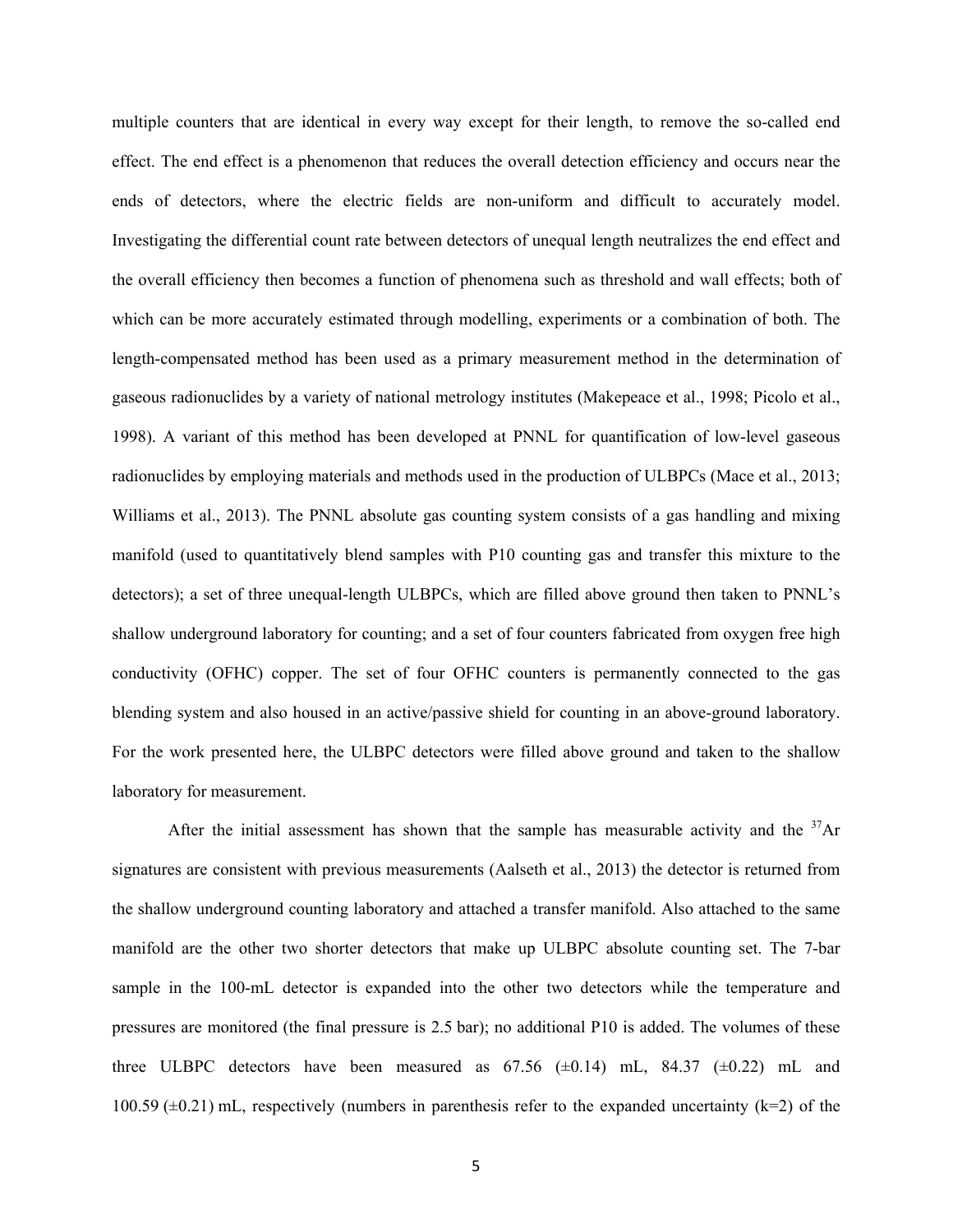measurement). All three detectors are placed on a copper baseplate housed in an insulated enclosure; the baseplate facilitates thermal equilibrium between the three detectors. Calibrated thermistor temperature probes measure the temperature (Fluke Model 1529) of the detectors at three locations and all show excellent uniformity. The pressure is measured using a quartz-resonator-based commercial transducer with excellent precision and accuracy (Paroscientific Model 6000). Once the pressure and temperature have equilibrated, the detectors are removed from the manifold and taken back to the shallow underground laboratory for extended measurements. Prior to these measurements, the background count rates for these three detectors in the shallow counting laboratory were determined over a range of pressures (Mace et al., 2013) and found to be  $\leq 10$  counts per day in the <sup>37</sup>Ar region of interest (ROI).

## **3. Results**

The first sample was measured for 12 days; the beginning of the measurement acquisition was 18 days following sample extraction from the irradiated sample via and initial processing. The measurements related to the second sample were started 60 days after initial sample preparations; due to the lower activity of this second sample it was counted for 39 days. The count rate was corrected for the actual sample decay during the counting interval, since it was comparable to the 35-day half-life of <sup>37</sup>Ar.

The data from each detector was used to derive the net count rate following the analysis given by Aalseth et al. (2013); this involves fitting the observed 2.8-keV combined Auger and x-ray spectral feature. Figure 1 is a compilation of the results for the first set of measurements, showing the energy histograms and the peak fit. The data for the second set of measurements is very similar except for reduced count rate due to the decay of the sample.

To estimate the specific activity from a dataset from a set of counters with unequal lengths, it is customary to compute the ratio of the differential net count rate to the differential gas volume, and then correct for wall effects (those events that produce β emission that strikes the counter wall before producing sufficient electrons for detection) and threshold effects (decay events producing pulses that fall below the detection threshold). These effects can be significant for certain radioisotopes, such as  $^{39}Ar$ ,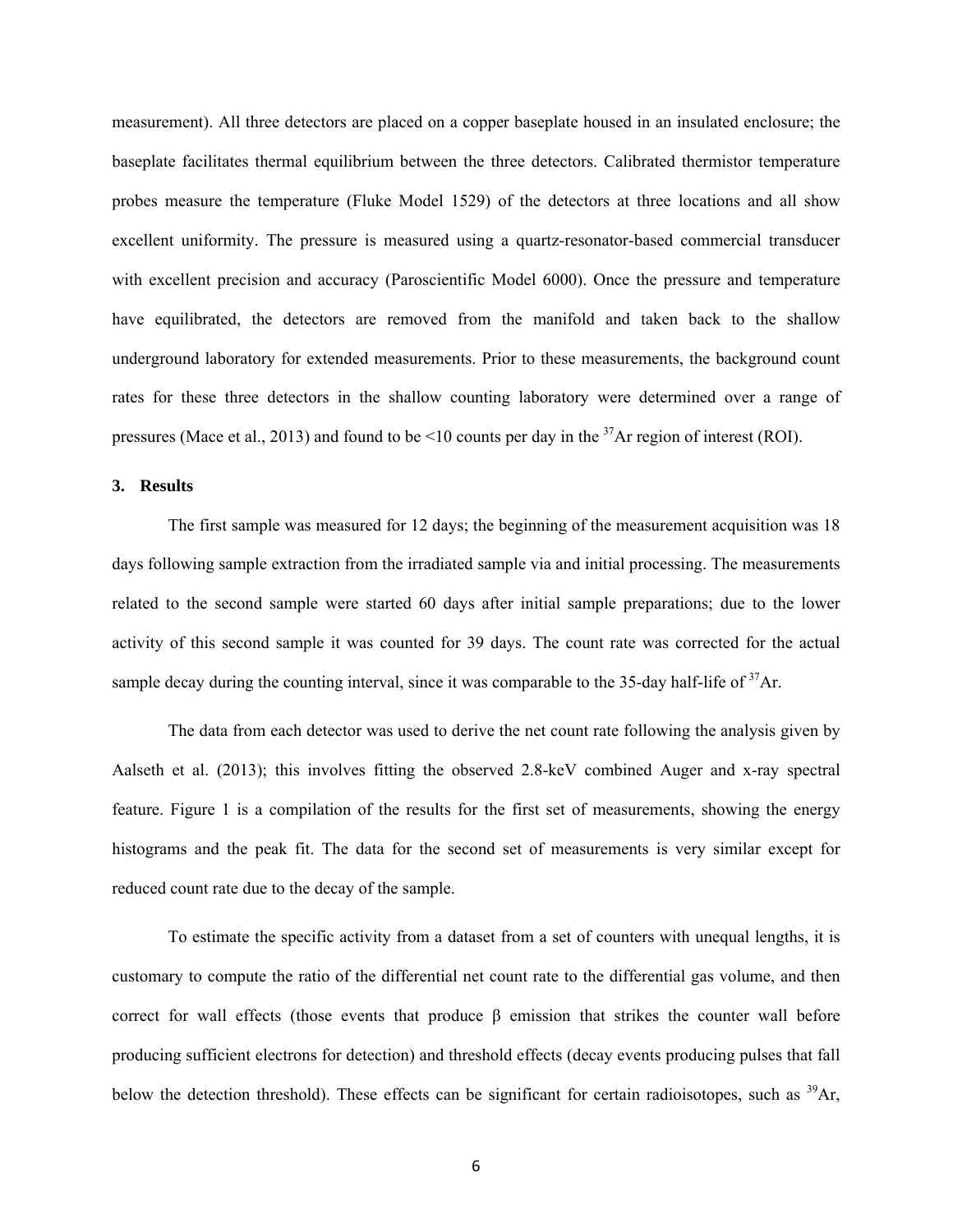which possesses a broad  $\beta$  distribution with a relatively high end-point energy (565 keV); however, for  $37$ Ar the emission is limited to narrow, low-energy range around 2.8 keV. Simulations of electron transport at these pressures suggest that a very high percentage (>99.9%) of electrons are stopped by the count gas before striking the walls. Additionally, due to the peaked distribution of observed 2.8-keV events, it is assumed that 100% of these events occur above the low-energy threshold (set at 1 keV). As a result, the ratio of the differential count rate to the differential gas volume is very close to the actual specific activity of the sample, with the exception of any correction for branching ratio. The 2.8-keV  $37$ Ar feature observed in this work is due to a combination of the 81.5% of decays that yield Auger electrons summing to 2.82 keV and the 8.7% of decays that yield x-rays of the same energy for a combined branching ratio of 90.2% (Aalseth et al., 2013; Barsanov et al., 2007).

A convenient way to represent and analyze the data from the set of three unequal-length counters is to plot the argon gas volume (mL at STP) versus the decay rate (Bq) and fit the data to a linear model. Figure 2 is the data from both sets of measurements. The decay rate is simply the net count rate divided by the expected branching ratio (0.902). The argon gas volume is calculated using

$$
Vol_{STP} = \frac{P(kPa)}{P_0} \frac{T_0}{T(K)} Vol_{detector}(mL) \cdot mf \qquad (1)
$$

with the IUPAC STP definitions of  $P_0$  (100 kPa) and  $T_0$  (273.15 K). The physical volumes of the ULBPC detectors were measured at PNNL using a dedicated apparatus with a known reference volume. The total fill pressures and temperatures for measurements 1 & 2 were 239.834 kPa at 295.14 K and 241.34 kPa at 294.470 K, respectively. The mole fraction of argon in the count gas is assumed to be 0.90. The data from both sets of measurements are shown in Figure 2, sources and magnitudes of uncertainty will be discussed in the next section. The difference in slope between the two sets of data is the result of sample decay that occurred between the first and second sets of measurements. Although there are only three data points per measurement set, the linearity is very good, suggesting the reproducibility in detector construction is high; a requirement for elimination of the end effect. The dashed lines above and below each set of data represent the estimated slope and intercept with their estimated uncertainty added or subtracted to provide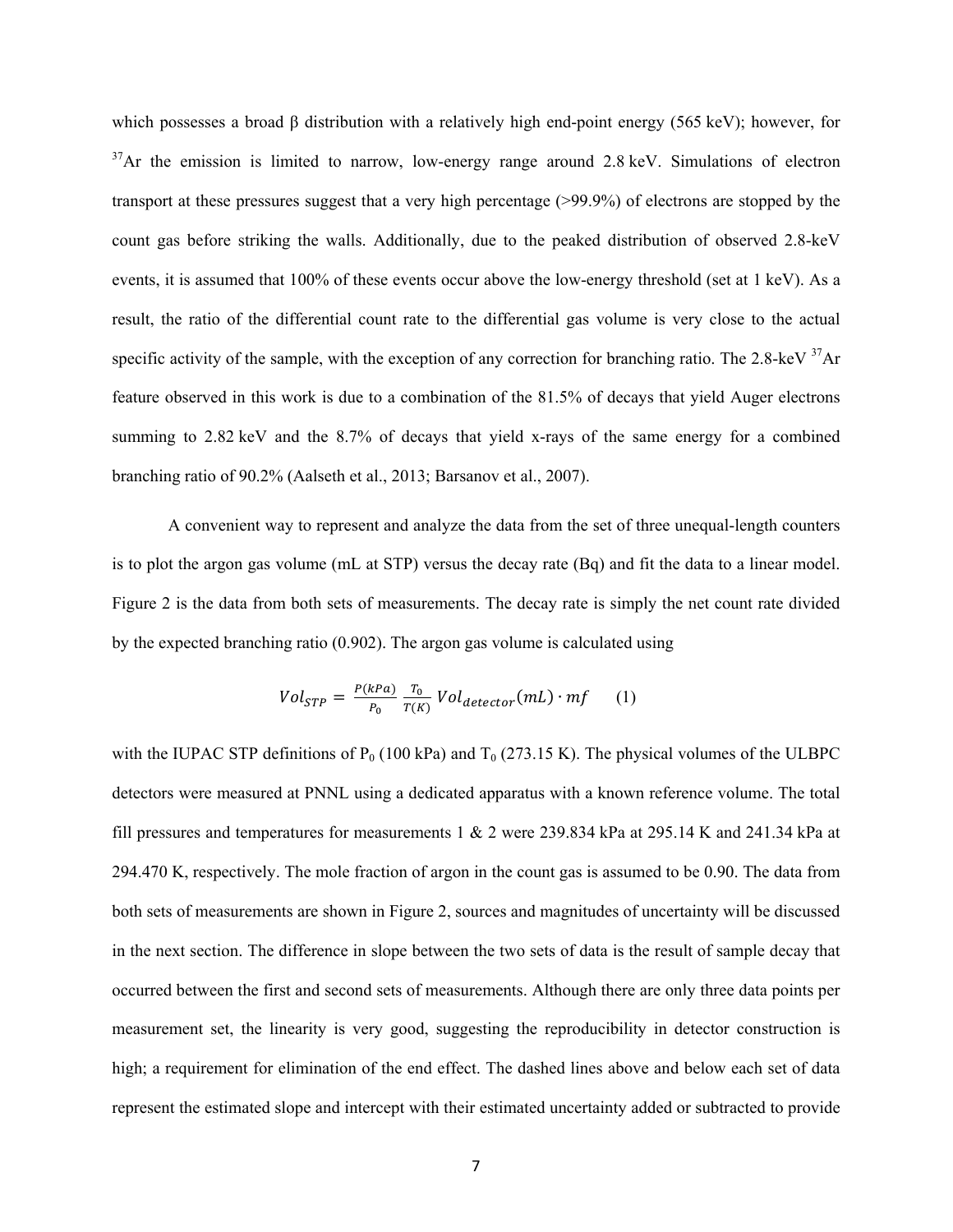a visual reference of the uncertainty. An advantage of plotting the data in this manner is that the verticalaxis intercept provides a direct estimate of the actual volume of gas that produces no net counts in the detector (under those operating conditions). This is a very important result as it provides a direct measure of the active versus non-active volume of the detector, which can help in assessing the overall efficiency and performance of the design. In this case, the intercept represents a gas volume; in order to convert this to a physical volume, equation 1 must be rearranged to solve for detector volume:

$$
Inactive\ Vol_{detector}(mL) = \frac{P_0}{P(kPa)} \frac{T(K)}{T_0} \frac{1}{mf} \cdot GasVol_{STP}(mL) \ . \tag{2}
$$

For this work with <sup>37</sup>Ar and operating near 2.7-bar pressure, the 'dead volume' of the detector is between 22 and 25 mL and is consistent with the design and the low energy of the detected radiation. It is expected that the active or fiducial volume of the detector will be a function of the operating conditions and the isotope being investigated. Table 1 summarizes the results from the linear regression of the data shown in Figure 2 and also provides an estimate of the decay-corrected <sup>37</sup>Ar specific activity on the date the original dilutions occurred. The production, extraction, and subsequent dilution of the  $37\text{Ar}$  from the original irradiated vial yielded an air equivalent  $^{37}Ar$  specific activity of  $>1100$  mBq·m<sup>-3</sup> of air. This level is up to 1000 times greater than the lowest expected soil background; however, given the 35-day half-life of  $37$ Ar, it is a useful starting value, especially if fresh production runs occur semi-annually. For example, if several productions were to occur over 12 months, a range of specific activities could be available that span a wide range of expected soil background levels, providing a useful standard for calibration and/or validation of <sup>37</sup>Ar measurement systems.

# **4. Estimated Uncertainty Discussion**

The uncertainty estimate for these measurements involves developing a comprehensive data analysis model that includes uncertainty. The framework for uncertainty model was based upon approaches and suggestions outlined in the ISO GUM (ISO, 1995). To facilitate the integration of data analysis and uncertainty estimation, a model was developed within a software tool known as the GUM Workbench (Metrodata-GmbH, 2012), which propagates uncertainty along with basic calculations.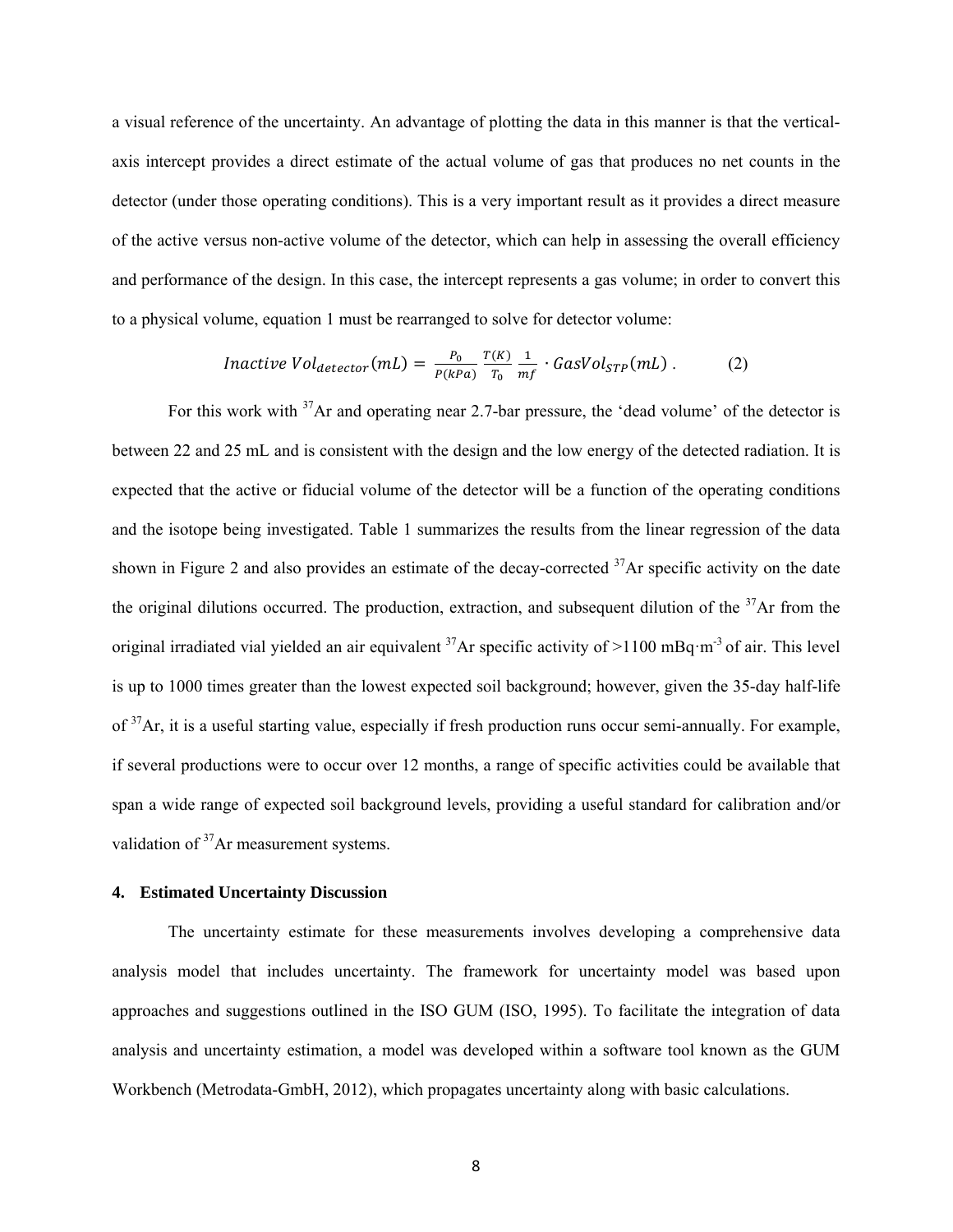The uncertainty model consists of three significant elements: 1) uncertainty associated with the gas volume for each of the three detectors, 2) uncertainty associated with calculating the decay rate for each detector, and 3) estimating the uncertainty in the slope and intercept of the linear regression analysis. Integrating these three steps in the overall uncertainty model allows for correlated uncertainties to be accounted for, thus providing a best estimate of the overall uncertainty. Equation (1) is used in the analysis of the argon gas volume for each of the three detectors; the uncertainties in the temperature, pressure, mole fraction and detector volumes are included. The basic equation used in the estimate of the decay rate is given by

$$
DecayRate(Bq) = \frac{\lambda_{37Ar}}{(1-exp(\lambda_{37Ar} t_{live}))} \frac{Net \text{ counts}}{\varepsilon_{wall-threshold} \cdot BR},
$$
 (3)

where the uncertainty in the branching ration (BR), wall and threshold effects, decay constant, live time and net counts are included. A detailed discussion of the  $37$ Ar peak fitting and uncertainty estimate of the net count rate is given in Aalseth et al. (2013). Equations 1 and 3 are used to produce the three data points and associated uncertainty bars shown in Figure 2. Standard linear regression formulas are used to compute the slope and intercept from these three data points:

$$
m = \frac{N \sum_{i=1}^{N} x_i y_i - \sum_{i=1}^{N} x_i \sum_{i=1}^{N} y_i}{N \sum_{i=1}^{N} x_i^2 - \left[\sum_{i=1}^{N} x_i\right]^2}; \ \ b = \frac{\sum_{i=1}^{N} y_i - m \sum_{i=1}^{N} x_i}{N}; \ \ (4)
$$

where  $x_i$  are the calculated decay rates,  $y_i$  are the calculated gas volumes and  $N = 3$ . Using this approach, the uncertainties in the slope and intercept can be determined easily using standard uncertainty propagation; in addition, correlations between uncertainties within each  $(x_i, y_i)$  pair are also easily accounted for. For example, the uncertainty in the measure of the physical volume of each detector is considered correlated because they were measured on the same apparatus using a standardized protocol. The uncertainty for the volume measurements was found to be dominated by the Type B uncertainty (related to systematic uncertainty or bias) of the pressure transducer.

An uncertainty budget for first measurement cycle is tabulated in Table 2. The overwhelming source of uncertainty, not surprisingly, originates in the counting statistics, which are considered type A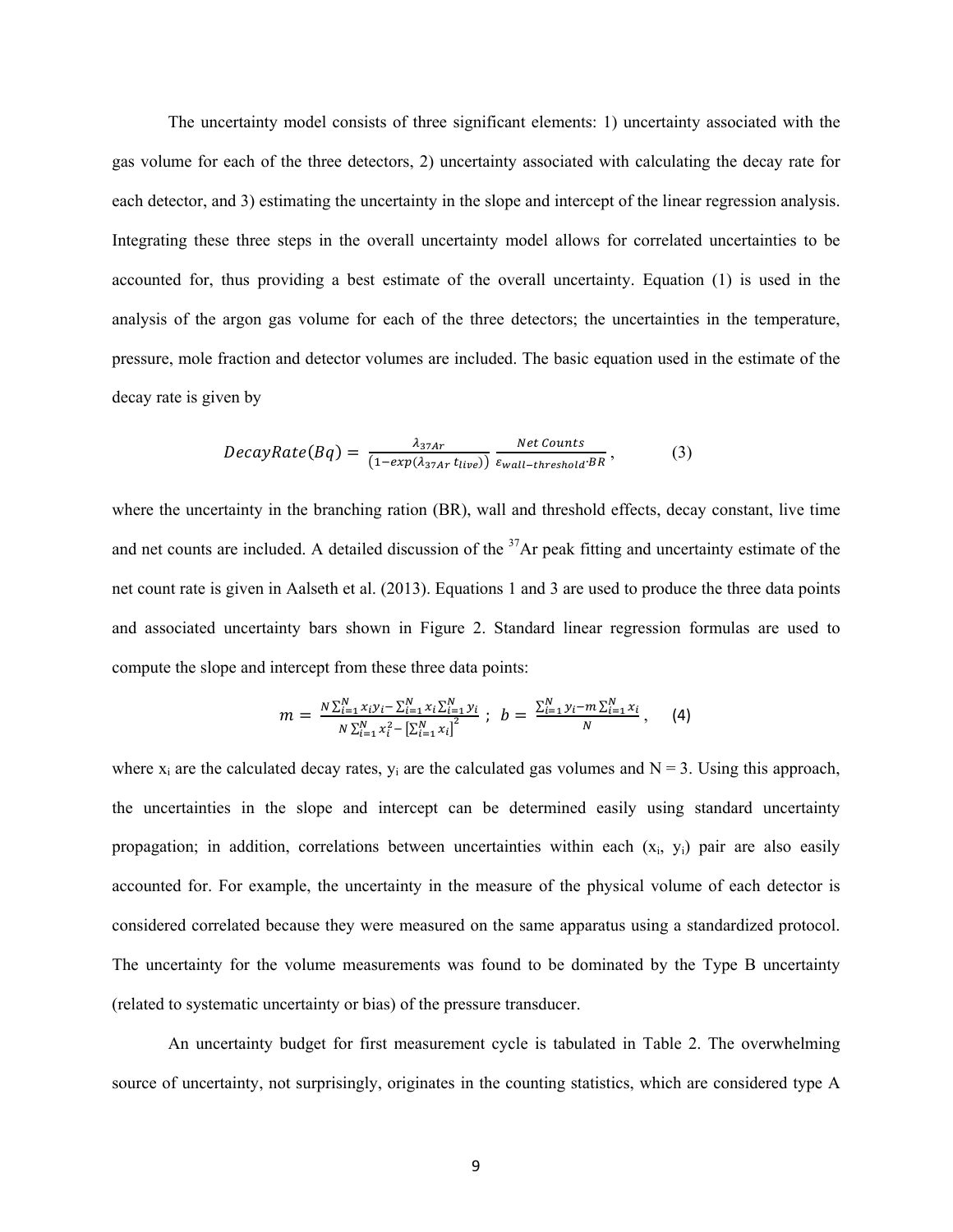using the GUM method of categorizing uncertainty, as they are statistical in nature. If a higher-activity sample were measured or if the counting interval were increased, the overall uncertainty would be reduced. It is also worth noting that this is the uncertainty in the specific activity referenced to the beginning of the counting interval; if a large decay correction is applied to this value and the correction spans multiple half-lives, the uncertainty in the half-life may become significant. For example, a 1% relative uncertainty in half-life becomes a 5% relative uncertainty in decay correction if the interval is 5 half-lives; therefore it is important to use the most accurate value available.

### **5. Conclusion**

This paper has presented a method for producing modest amounts of <sup>37</sup>Ar from neutron-irradiated CaCO3. The process described yields multiple samples of usable activity from a single irradiation for the purpose of calibrating internal-source proportional counters. The material was analyzed using PNNL's low-level absolute gas counting capability based on a set of three unequal-length ultralow-background proportional counters. In order to test the consistency of the sample preparation method two different samples of the same starting material were measured using the length compensated approach; after decay correcting to a common reference date, both sets of measurements agree within the stated uncertainty. The <sup>37</sup>Ar specific activity at the time of initial sample preparation is roughly 1100 mBq/m<sup>3</sup> air, which is above the expected soil background levels associated with possible OSIs under the CTBT; further, given the isotope's 35-day half-life, soil background levels would be available within a matter of months after preparation.

#### Acknowledgements

This document is PNNL-SA-109332. The research described in this paper is part of the Ultra-Sensitive Nuclear Measurements Initiative at Pacific Northwest National Laboratory. It was conducted under the Laboratory Directed Research and Development Program at PNNL, a multiprogram national laboratory operated by Battelle for the U.S. Department of Energy. Pacific Northwest National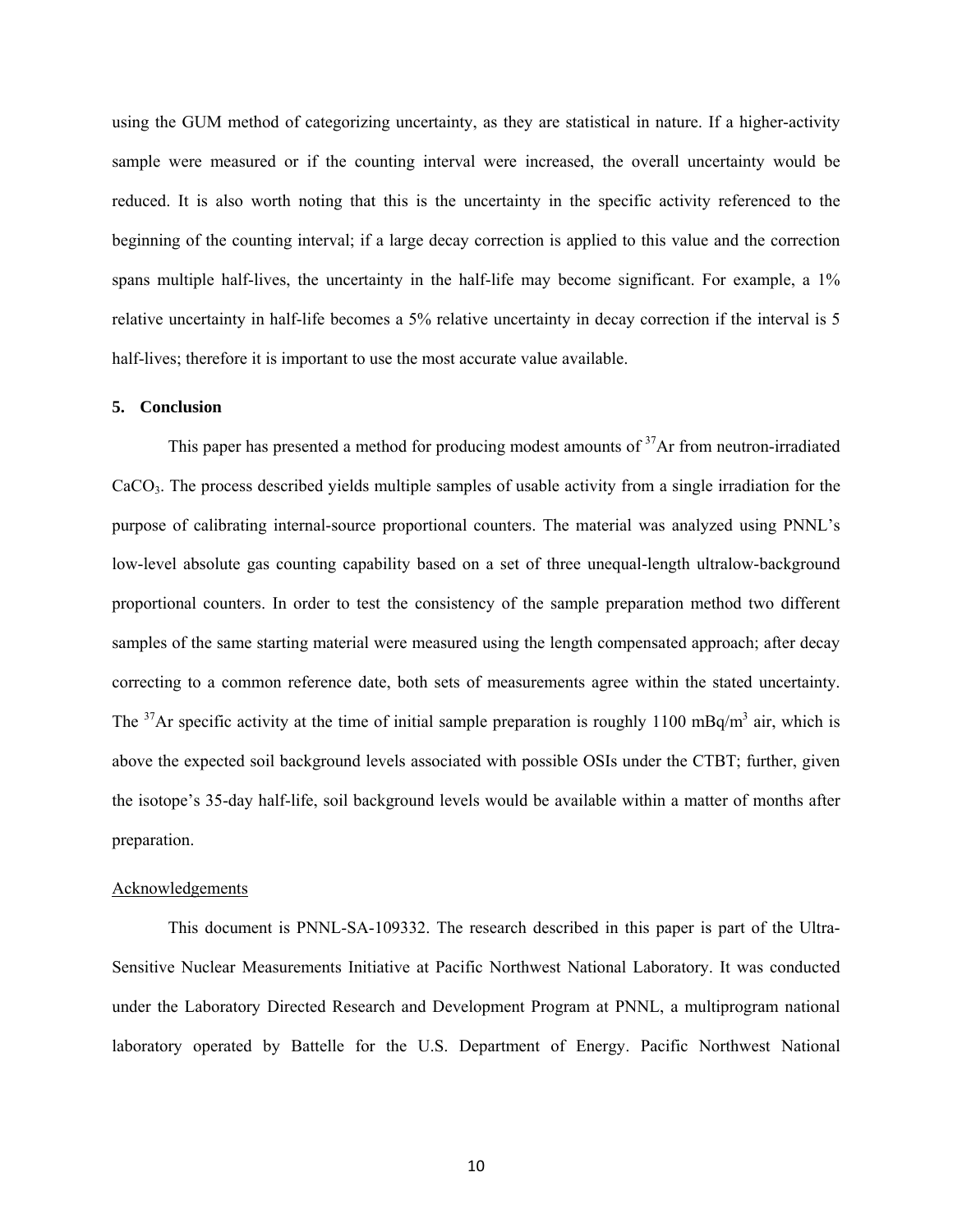Laboratory is operated for the U.S. Department of Energy by Battelle under contract DE-AC05- 76RL01830.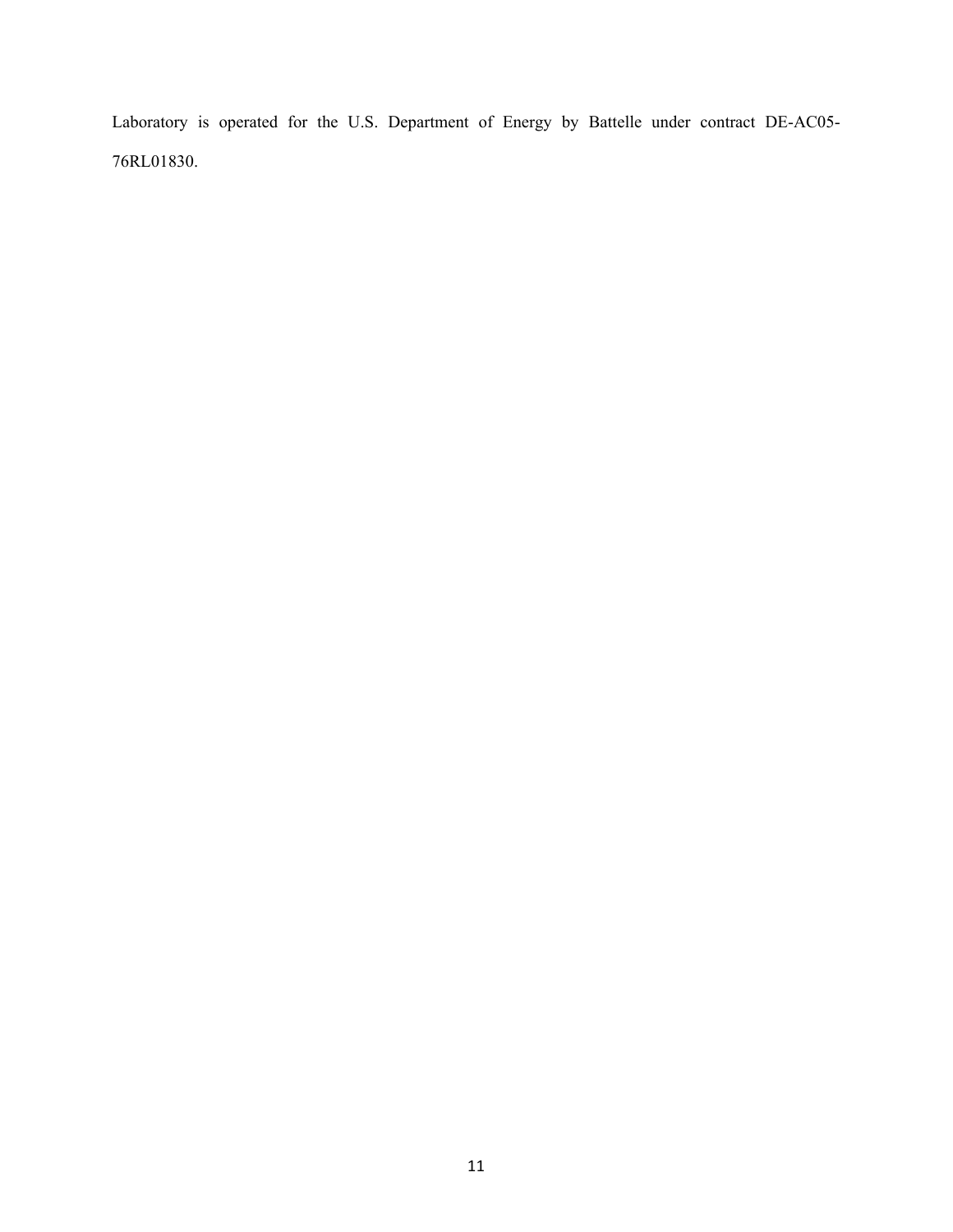## References

Aalseth, C.E., Bonicalzi, R.M., Cantaloub, M.G., Day, A.R., Erikson, L.E., Fast, J., Forrester, J.B., Fuller, E.S., Glasgow, B.D., Greenwood, L.R., Hoppe, E.W., Hossbach, T.W., Hyronimus, B.J., Keillor, M.E., Mace, E.K., McIntyre, J.I., Merriman, J.H., Myers, A.W., Overman, C.T., Overman, N.R., Panisko, M.E., Seifert, A., Warren, G.A., Runkle, R.C., 2012. A shallow underground laboratory for low-background radiation measurements and materials development. Rev Sci Instrum 83.

Aalseth, C.E., Day, A.R., Fuller, E.S., Hoppe, E.W., Keillor, M.E., LeFerriere, B., Mace, E.K., Merriman, J., Myers, A.W., Overman, C.T., Panisko, M.E., Seifert, A., Warren, G.A., Williams, R.M., 2013. A new shallow underground gas-proportional counting lab-First results and Ar-37 sensitivity. Appl Radiat Isotopes 81, 151-155.

Aalseth, C.E., Day, A.R., Haas, D.A., Hoppe, E.W., Hyronimus, B.J., Keillor, M.E., Mace, E.K., Orrell, J.L., Seifert, A., Woods, V.T., 2011. Measurement of Ar-37 to support technology for On-Site Inspection under the Comprehensive Nuclear-Test-Ban Treaty. Nucl Instrum Meth A 652, 58-61.

Anderson, E.C., Libby, W.F., Weinhouse, S., Reid, A.F., Kirshenbaum, A.D., Grosse, A.V., 1947. Natural Radiocarbon from Cosmic Radiation. Phys Rev 72, 931-936.

Barsanov, V.I., Dzhanelidze, A.A., Zlokazov, S.B., Kotelnikov, N.A., Markov, S.Y., Selin, V.V., Shakirov, Z.N., Abdurashitov, D.N., Veretenkin, E.P., Gavrin, V.N., Gorbachev, V.V., Ibragimova, T.V., Kalikhov, A.V., Mirmov, I.N., Shikhin, A.A., Yants, V.E., Khomyakov, Y.S., Cleveland, B.T., 2007. Artificial neutrino source based on the Ar-37 isotope. Phys Atom Nucl+ 70, 300-310.

ISO, I.O.f.S., 1995. Guide to the Expression of Uncertainty in Measurement, Geneva, Switzerland.

Mace, E.K., Aalseth, C.E., Bonicalzi, R., Day, A.R., Fuller, E.S., Hayes, J.C., Hoppe, E.W., LaFerriere, B.D., Merriman, J.H., Overman, C.T., Seifert, A., Williams, R.M., 2013. Initial Characterization of Unequal-Length, Low-Background Proportional Counters for Absolute Gas-Counting Applications. Low Radioactivity Techniques 2013 (Lrt 2013) 1549, 30-33.

Makepeace, J., Altzitzoglou, T., Cassette, P., Dryak, P., Gunther, E., Verrezen, F., Broda, R., Simpson, B., Unterweger, M., 1998. International comparison of measurements of the specific activity of tritiated water. Appl Radiat Isotopes 49, 1411-1416.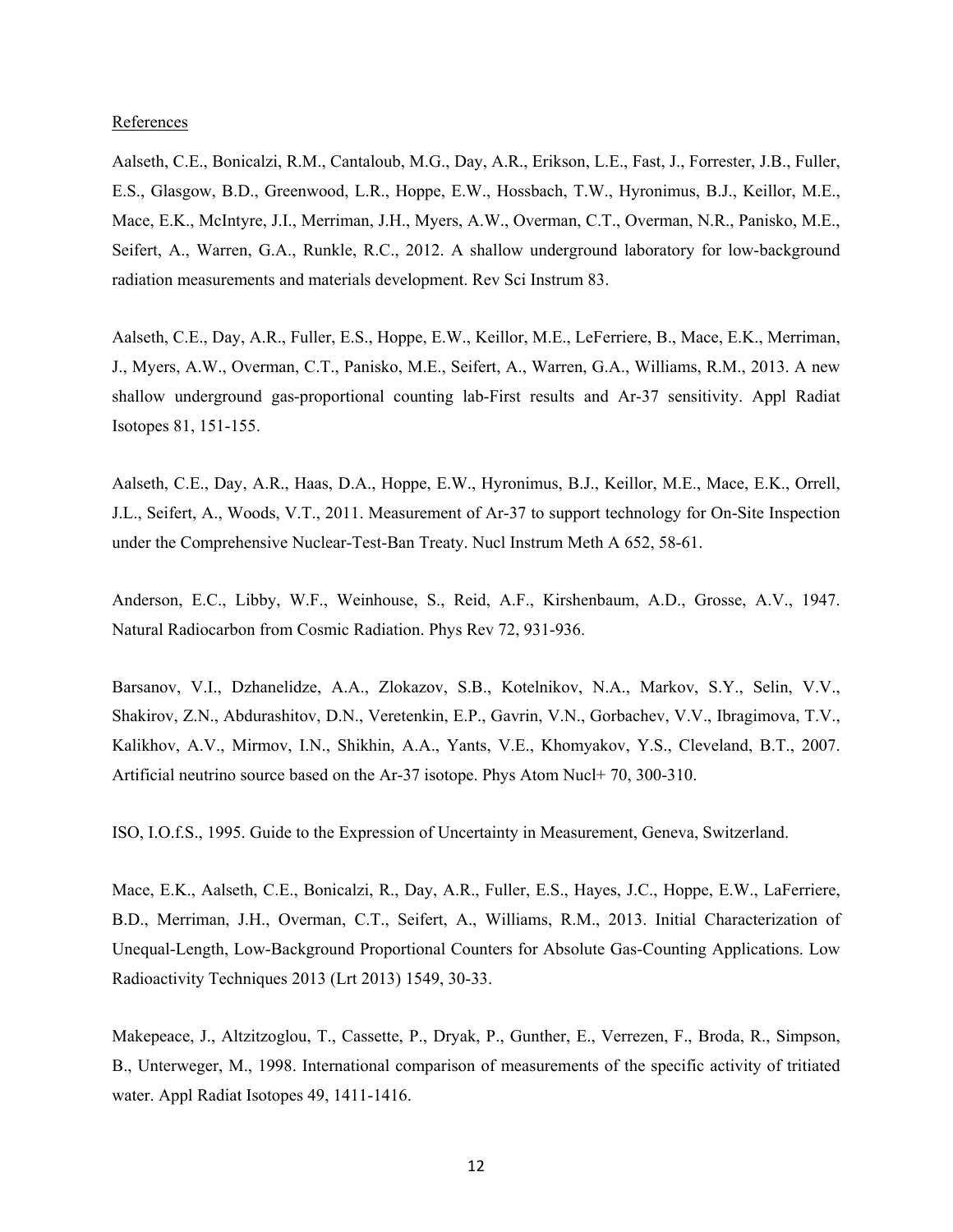Metrodata-GmbH, 2012. GUM Workbench Pro, 2.4.1.402 ed. Danish Technological Institute.

Picolo, J.L., Seralta, S., Dulieu, C., Day, F.E., Fennell, S., Schrader, H., Schotzig, U., Unterweger, M.P., Ratel, G., 1998. International comparison of activity measurements of Xe-133. Appl Radiat Isotopes 49, 1429-1435.

Riedmann, R.A., Purtschert, R., 2011. Natural Ar-37 Concentrations in Soil Air: Implications for Monitoring Underground Nuclear Explosions. Environ Sci Technol 45, 8656-8664.

Seifert, A., Aalseth, C.E., Bonicalzi, R.M., Bowyer, T.W., Day, A.R., Fuller, E.S., Haas, D.A., Hayes, J.C., Hoppe, E.W., Humble, P.H., Keillor, M.E., LaFerriere, B.D., Mace, E.K., McIntyre, J.I., Merriman, J.H., Miley, H.S., Myers, A.W., Orrell, J.L., Overman, C.T., Panisko, M.E., Williams, R.M., 2013a. Calibration of an Ultra-Low-Background Proportional Counter for Measuring Ar-37. Low Radioactivity Techniques 2013 (Lrt 2013) 1549, 26-29.

Seifert, A., Aalseth, C.E., Day, A.R., Fuller, E.S., Hoppe, E.W., Keillor, M.E., Mace, E.K., Overman, C.T., Warren, G.A., 2013b. The design, construction, and initial characterization of an ultra-lowbackground gas-proportional counting system. J Radioanal Nucl Ch 296, 915-921.

Unterweger, M.P., 2007. Primary radioactive gas standards (excluding radon). Metrologia 44, S79-S81.

Williams, R.M., Aalseth, C.E., Ely, J.H., Day, A.R., Hayes, J.C., Hoppe, E.W., LaFerriere, B., Mace, E.K., Merriman, J., Overman, C.T., Seifert, A., 2013. Development of an absolute gas-counting capability for low to medium activities. Appl Radiat Isotopes 81, 179-183.

Xiang, Y.C., Gong, J., Li, W., Bian, Z.S., Hao, F.H., Wang, H.X., Wang, Q., Xiong, Z.H., 2008. Development of a system of measuring Ar-37 by spectrum method. Acta Phys Sin-Ch Ed 57, 784-789.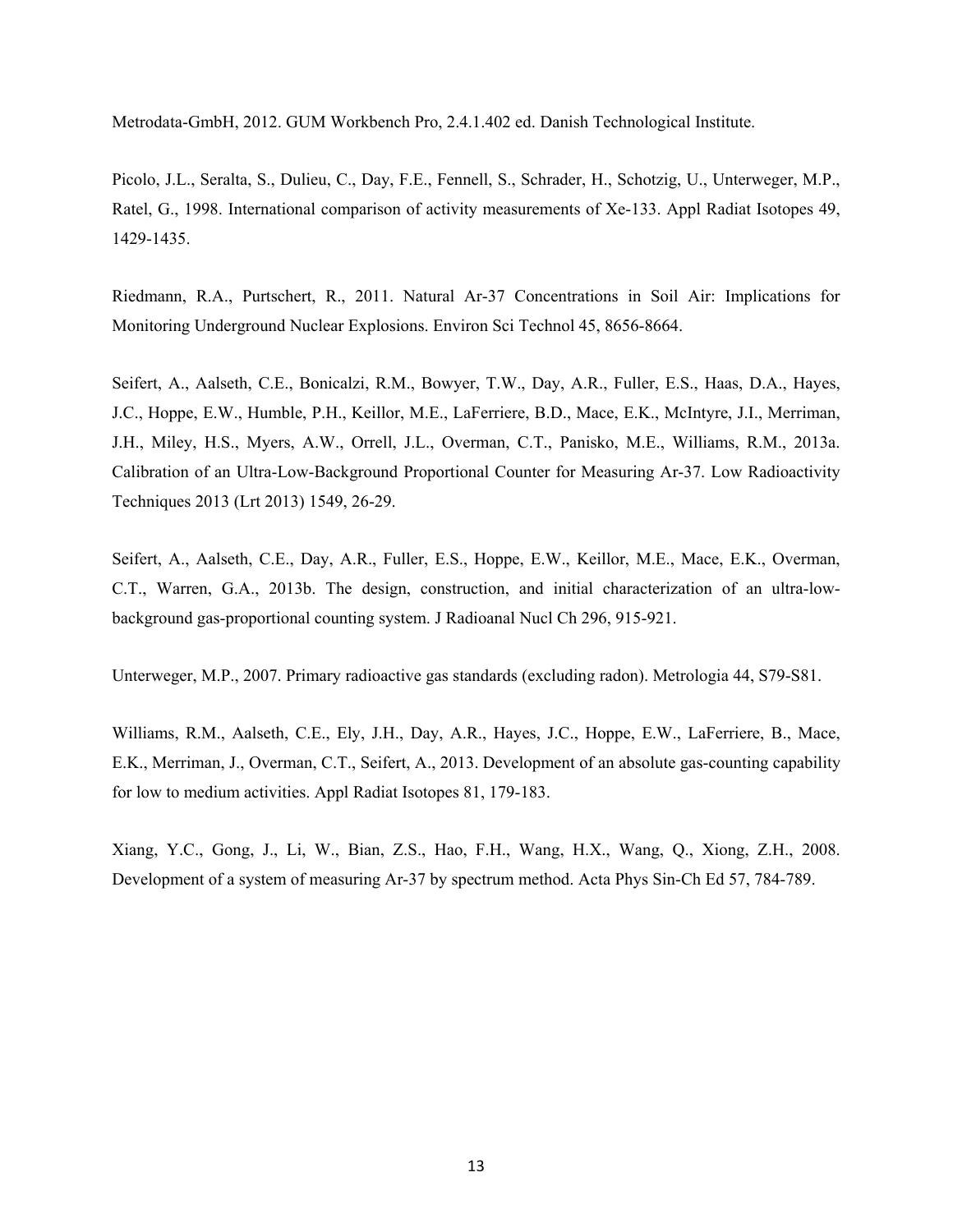# Figure Captions



Figure 1: Compilation of energy histograms from the three ULBPC measurements of <sup>37</sup>Ar. These data were from the first of two measurements made on the same starting material. The solid magenta lines represent a Gaussian fit of the 2.8 keV feature used in the estimate of gross and net counts.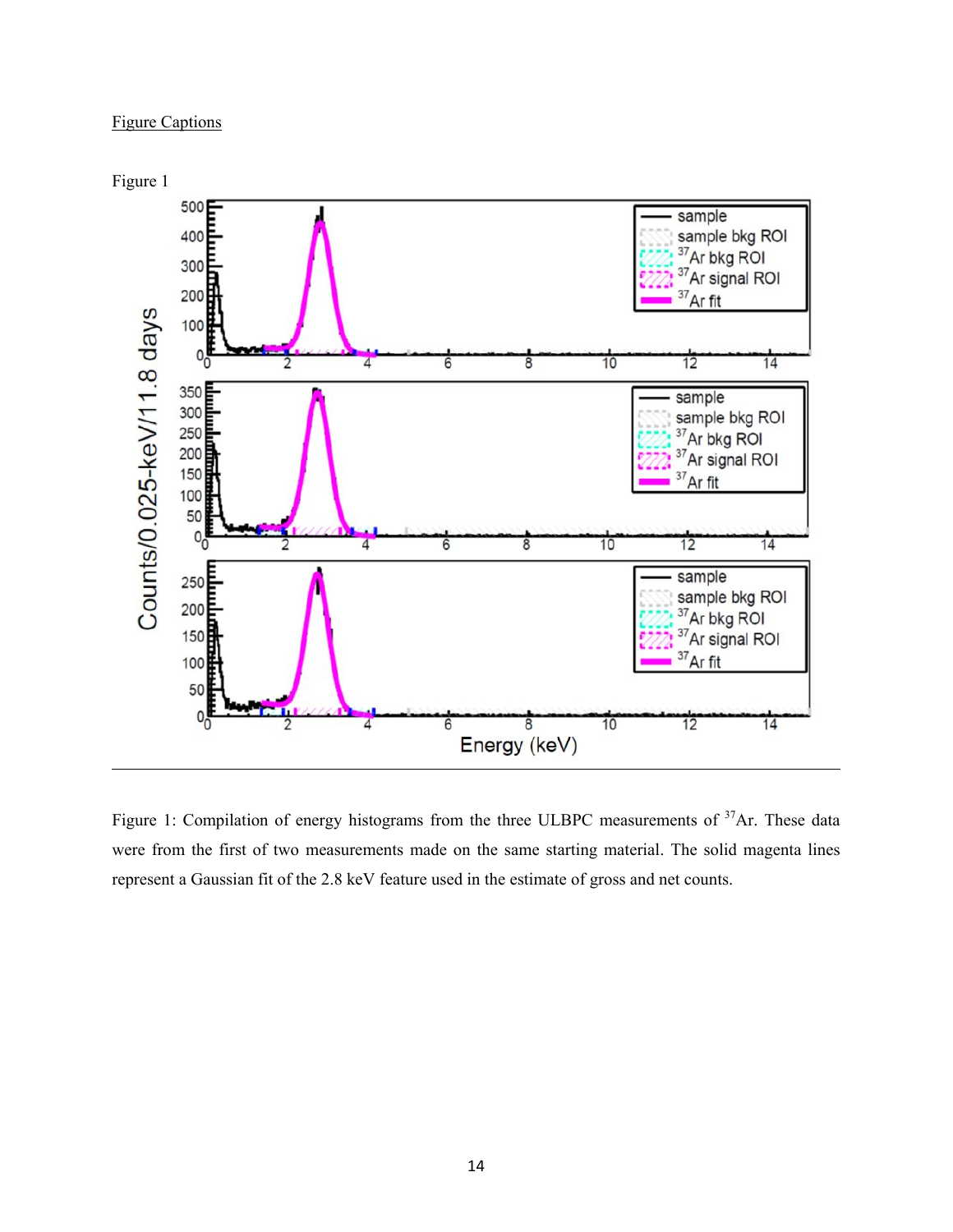



Figure 2: Data and fits from both sets of unequal length ULBPC <sup>37</sup>Ar measurements. Uncertainty bars and dashed lines represent the k=2 expanded uncertainty in the individual data points and linear regression, respectively.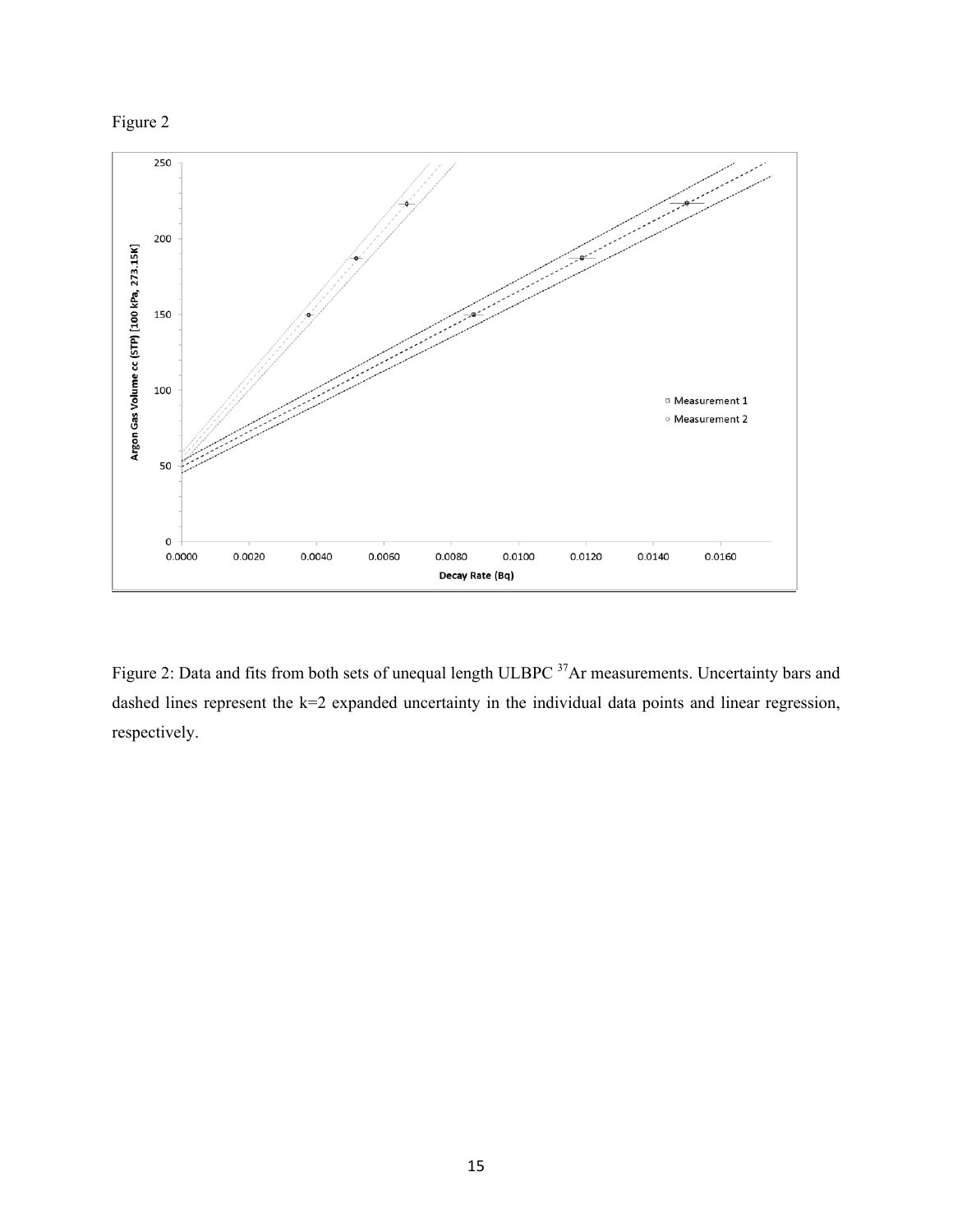# Table Captions

Table 1:

|               | Days<br>Counted | Slope<br>$(mL.Bq^{-1})$    | Intercept<br>(mL)       | Specific Activity<br>$(Bq.mL^{-1})$ at<br>beginning of<br>acquisition | Specific Activity<br>$(Bq.mL^{-1})$ at 22-04-<br>2014 19:00 UTC | Air Equivalent <sup>* <math>37</math></sup> Ar<br>Specific Activity<br>$(mBq.m^{-3})$ at 22-04-<br>2014 19:00 UTC |
|---------------|-----------------|----------------------------|-------------------------|-----------------------------------------------------------------------|-----------------------------------------------------------------|-------------------------------------------------------------------------------------------------------------------|
| Measurement 1 | 11.8            | 11579.43<br>$(712/6.1\%)$  | 49.62<br>$(8.0/16.1\%)$ | $86.36\times10^{-6}$<br>$(5.3\times10^{6}/6.1\%)$                     | $121.27\times10^{-6}$<br>$(7.5\times10^{6}/6.1\%)$              | 1132.7                                                                                                            |
| Measurement 2 | 38.7            | 25214.32<br>$(1460/5.8\%)$ | 54.98<br>$(7.2/13.1\%)$ | $39.66\times10^{-6}$<br>$(2.3\times10^{-6}/5.8\%)$                    | $127.44\times10^{-6}$<br>$(7.4\times10^{-6}/5.8\%)$             | 1190.3                                                                                                            |

\* Assumes 0.934% argon in ambient air (by volume)

Table 1: Summary of the linear regression results for the data shown in Figure 2. Values in parenthesis represent expanded uncertainty (k=2) for each value.